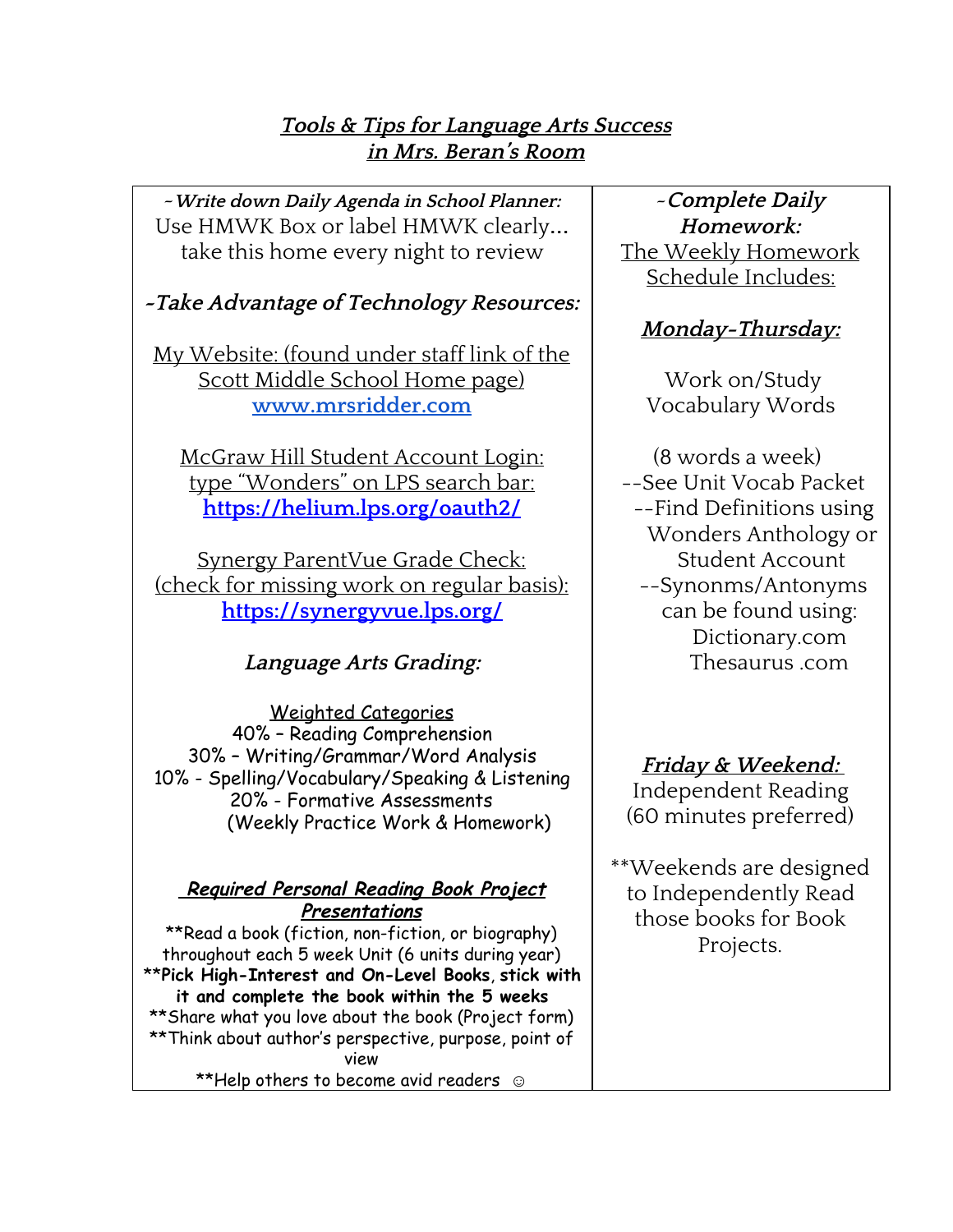Dear Family,

Lincoln Public Schools is excited to be using new reading materials, called *Wonders*, across the district this year. These materials are based on 21<sup>st</sup> century skills and expectations. The rigor of these materials will be especially apparent as the year begins. Since student do not have the background, they may experience some "productive struggle" at the onset. It is especially important that students get lots of encouragement as they grow into the new expectations. In piloting these materials last year we saw students experiencing a lot of difficulty first quarter, showing improvement at second quarter, and finding success in higher levels of reading and thinking by second semester. The confidence that develops in taking on a challenge and succeeding with hard work is a life lesson that we want all of our students to experience.

Some changes you will notice this year include increased use of informational text, use of multiple texts on a topic to compare and contrast information, and rereading texts to interpret meaning. Comprehension will require not only remembering facts, but also inferring the author's meaning, integrating themes across multiple reading passages, and analyzing authors craft and structure.

Assessments in grades 2-6 will include not only multiple choice questions, but questions that require students to provide an organized written analysis using evidence from the text for their thinking. Technology will be used at all levels for whole group lessons, for reading and writing, for practice games and activities, and for assessment.

Teachers have been working this summer to ensure that support strategies are in place for all students in this transition. It is also important that families encourage and support students as they stretch to meet new standards. We appreciate you working with us this year to make your child's experience in reading a rewarding challenge. If you have questions, please e-mail your child's teacher or principal, or contact me at  $\frac{\text{ksaund@los.org}}{\text{cos.org}}$  or call at 402-436-1804 if you have questions.

Sincerely,

Dr. Karen D. Saunders Curriculum Specialist for K-6 Reading/Language Arts